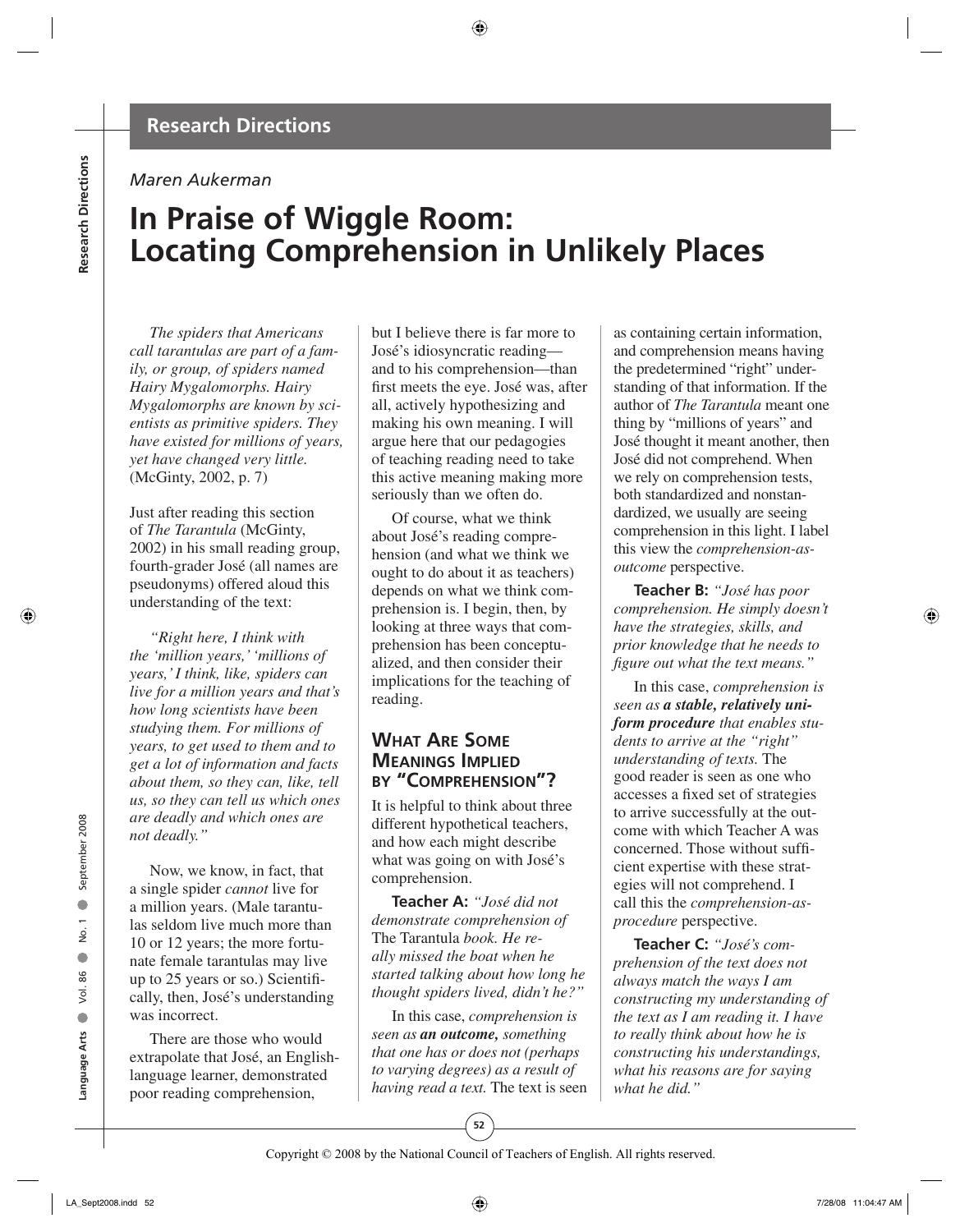In this case, *comprehension is seen as a purposeful decisionmaking process about what a text might mean, a process that does not depend on the reader arriving at any one particular "right" understanding.*

From this perspective, we comprehend whenever our minds engage in figuring out what a text could mean. Different people will engage in this hypothesizing differently, and this "figuring" out" counts as comprehension, regardless of whether the resulting understanding is always recognizable as "right." There is a radical premise involved in accepting Teacher C's view: even though José arrived at a different understanding (and one that was scientifically incorrect), he was still doing the intellectual work of comprehension. He was engaged in sense making—an active pondering of how the text fit with his understandings of the world and with what he wanted to accomplish—in order to construct a meaning that *he* found textually consistent. I term this *comprehension-as-sense- making.*  I argue that this perspective on meaning making should become central to how we conceptualize reading comprehension pedagogy.

While I have attributed these three distinctive views of comprehension to different hypothetical teachers, it is important to understand that the same teacher might use this one term, *comprehension,* in each of these different ways at different points. Thus, an initial imperative (if we want to tease apart these multiple meanings) is to be explicit about which meaning is in play when we speak of a particular student's comprehension, or when we discuss the teaching of comprehension more generally.

# **NONSTANDARD UNDERSTANDINGS VERSUS THE SENSATION OF NOT UNDERSTANDING**

It is important that we recognize that there are times when readers are unable to generate any hypothesis about the text that satisfactorily explains the text from their own perspective. This is *not* the same thing as having a *nonstandard* ("incorrect") *understanding,* as José did; José, after all, had a meaning worked out for what he thought the text was talking about.

It would be a very different situation if one of José's classmates, Rebecca, had said, "I have no idea what that paragraph was about. Something about hairy Mygalomorph somethings, but I have no idea what. Just tell me what it means!" Of course, even Rebecca (like José) expressed an idea that involved a few dimensions of a *standard understanding* (one recognized as plausible by the teacher). She was not proposing that the passage was about Rumpelstiltskin. Rebecca, though, was overwhelmed by the *sensation of not understanding.*

José and Rebecca would both probably fail a reading comprehension test question about this part of *The Tarantula.* But José was able to make sense of what he read, just as someone who wound up with a more standard ("correct") understanding would, even if the sense that he made was different. He was successfully engaged in hypothesizing: weaving together textual evidence with his prior understandings, rejecting theories that did not fit his reading of the evidence, and actively deciding on a meaning that was (to him) consistent with the evidence. Rebecca, by contrast, was

not successful in finding a way of using what she already knew to account for what the text might mean. Even though his reading was "wrong," Jóse had far more in common (as a reader) with those of us whose readings are "right" than he did with Rebecca.

## **The Comprehension-as-Outcome View**

Differences like those between José and Rebecca get overlooked when the *comprehension-as outcome* view predominates. From this perspective, either a student gets the one "right" meaning, or (like both José and Rebecca) s/he doesn't get some or all of it—and thus does not have comprehension.

If comprehension-as-outcome is the primary goal of instruction, the teacher's job is to make sure that the student learns what the text is "really" saying. In José's case, this might involve the teacher providing a mini-lesson at what would seem to be a teachable moment—the point when José's nonstandard understanding came to light. (Perhaps even better, from this perspective, would be for the teacher to present the accurate information beforehand—to "build prior knowledge" before the reading so José would be sure to "get it" when he got there.)

In the mini-lesson, the teacher could explain that when the text says spiders "existed for millions of years" (McGinty, 2002, p. 7), it means that the species has existed that long, but that many generations of spiders have lived and died during that time span. Alternatively, the teacher might ask a series of directive questions aimed at the same result. Or, the teacher might ask another student whom she felt had better comprehension of the text to explain the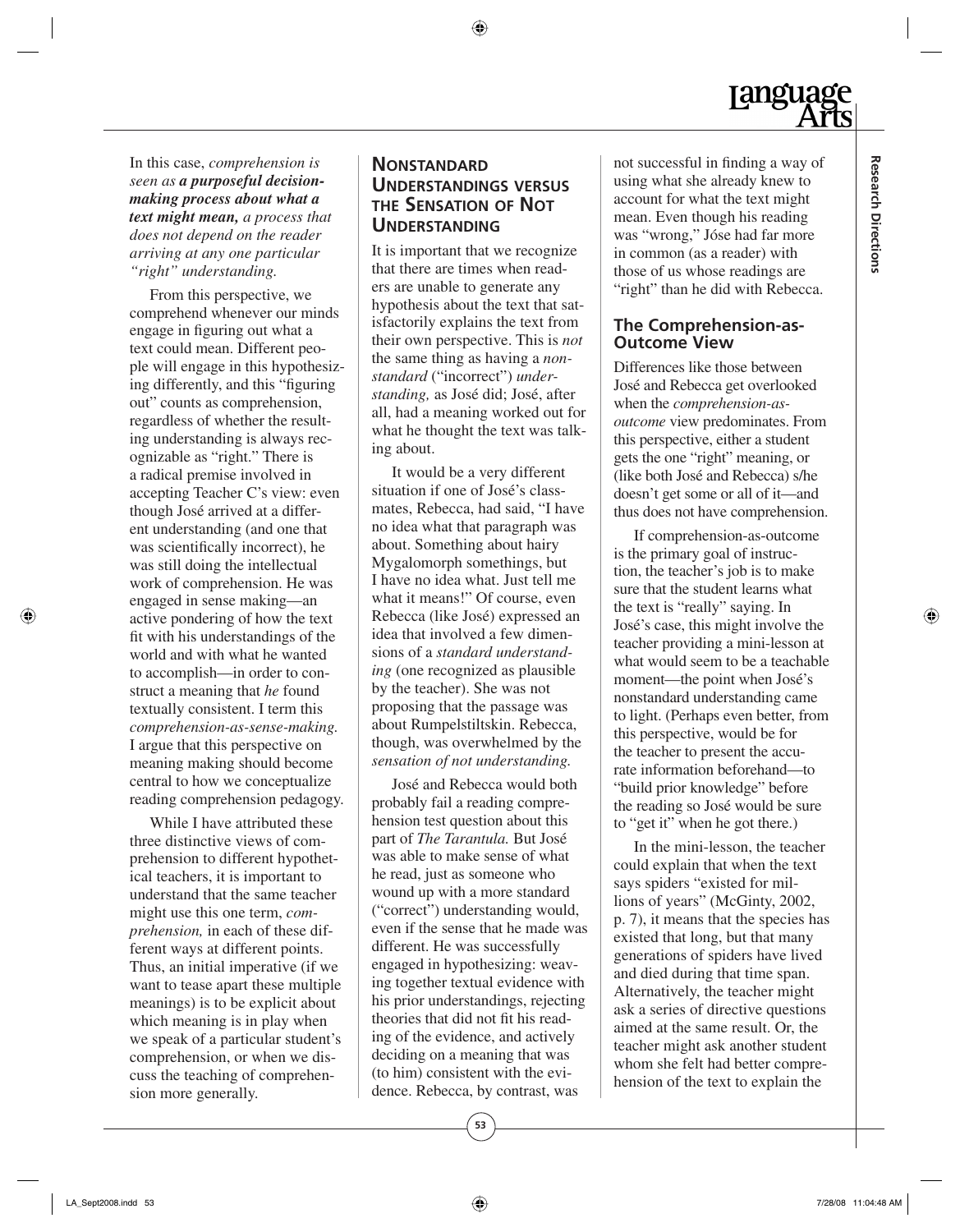concept to José. Rebecca might need a somewhat different minilesson, but she too would be in dire need of having the "real" meaning explained to achieve comprehension-as-outcome.

There are times when explicit explanation of what a text means might well be important. For example, if I want a young child to learn that the illuminated red words that say "Don't Walk" mean one needs to wait to cross the street, telling the child what the sign means may well be the most efficient means of getting that message across. Similarly, if I know José is about to take a high-stakes science test in which he will be quizzed about the tarantula's life span, I might have good reason to make sure that his comprehensionas-outcome is the "right" one.

While some instruction of this sort is defensible and necessary, it has considerable pedagogical limitations because only the *outcome*  of reading is emphasized. From this perspective, what students understand, not how students *come*  to understand, is the main focus, thus positioning students as passive recipients of knowledge rather than as active readers themselves.

In this instance, a mini-lesson that explains what the phrase "existed for millions of years" means in this context may help José understand that spiders do not live for a million years. (This outcome itself is far from certain.) But even "getting" that, he may have learned little that will serve him well when he reads the next book. After all, in that mini-lesson, José was led to the standard understanding by the teacher, rather than through choices that he himself made about how to read. He may as well have listened to a lecture about tarantulas and never

read a tarantula book at all; with such a mini-lesson, he would not have been engaged in any textual heavy lifting for himself.

I argue that, when instruction is aimed at producing comprehension-as-outcome, it is the content of the material, *and not reading itself,* that is being taught. At best, the absorbed content becomes available prior knowledge for the next reading. At worst, José will harbor the expectation that he should *not* independently pursue his own hypothesizing, but should instead wait passively for the teacher's explanation of what the text "really" means—something that Rebecca, who felt so confused, might do.

#### **The Comprehension-as-Procedure View**

At first glance, teaching *comprehension-as-procedure* may appear to be a more appealing alternative than teaching toward comprehension-as-outcome. Here, after all, the emphasis is on teaching students a standard procedure that will enable them to generate the "right" understanding, rather than focusing on comprehension-as-outcome itself. Often, comprehension-as-procedure involves teacher-modeling of "good" comprehension strategies (such as summarizing), followed by guided practice where teachers do everything possible to ensure that students get the target strategy—and the meaning of the text—"right" (e.g., Palincsar & Brown, 1984). Comprehension-asprocedure can also be foregrounded during guided reading or literature discussions when the teacher gives the students specific steps to follow or tells them the best way to "fix" a nonstandard understanding or to resolve confusion (e.g., Fiene & McMahon, 2007).

**54**

Even though the idea behind teaching comprehension-as procedure is that students will eventually use the given reading procedures flexibly and independently, it is not clear that explicitly taught strategies transfer well to new reading situations (RAND Reading Study Group, 2002). Another, larger problem with this view is that it sees the process of comprehending as something that all good readers do in fundamentally the same way, thereby making it teachable through generic imitation coupled with the kind of directive step-by-step coaching that might help a young child learn to tie her shoe.

But is reading comprehension in fact a procedure that can be executed with the same relative uniformity as tying one's shoe? I argue that reading requires the ability—and freedom—to make decisions about a text and to subsequently evaluate and revise those decisions. There is evidence that, when given the opportunity, children have different interpretive styles of engaging in the process of comprehending, but that these individual styles frequently become invisible when the emphasis is on lockstep approaches to learning reading comprehension (Santori, 2006). Teaching comprehension-as procedure runs counter to readers' need for intellectual wiggle room.

Most major theoretical perspectives on textual meaning making paint a complicated picture of what texts are and how we build meanings from them—they do not lend support to privileging comprehension-as- procedure. Consider schema theory, which proposes that the mind that encounters text is never a blank slate. We are always looking for a "mental 'home'" (Anderson &

**Language Arts**

Language Arts

● Vol. 86

Vol. 86  $\bullet$ 

● No. 1

 $\bullet$  $\overline{a}$ ρò.  $\bullet$ 

● September 2008

September 2008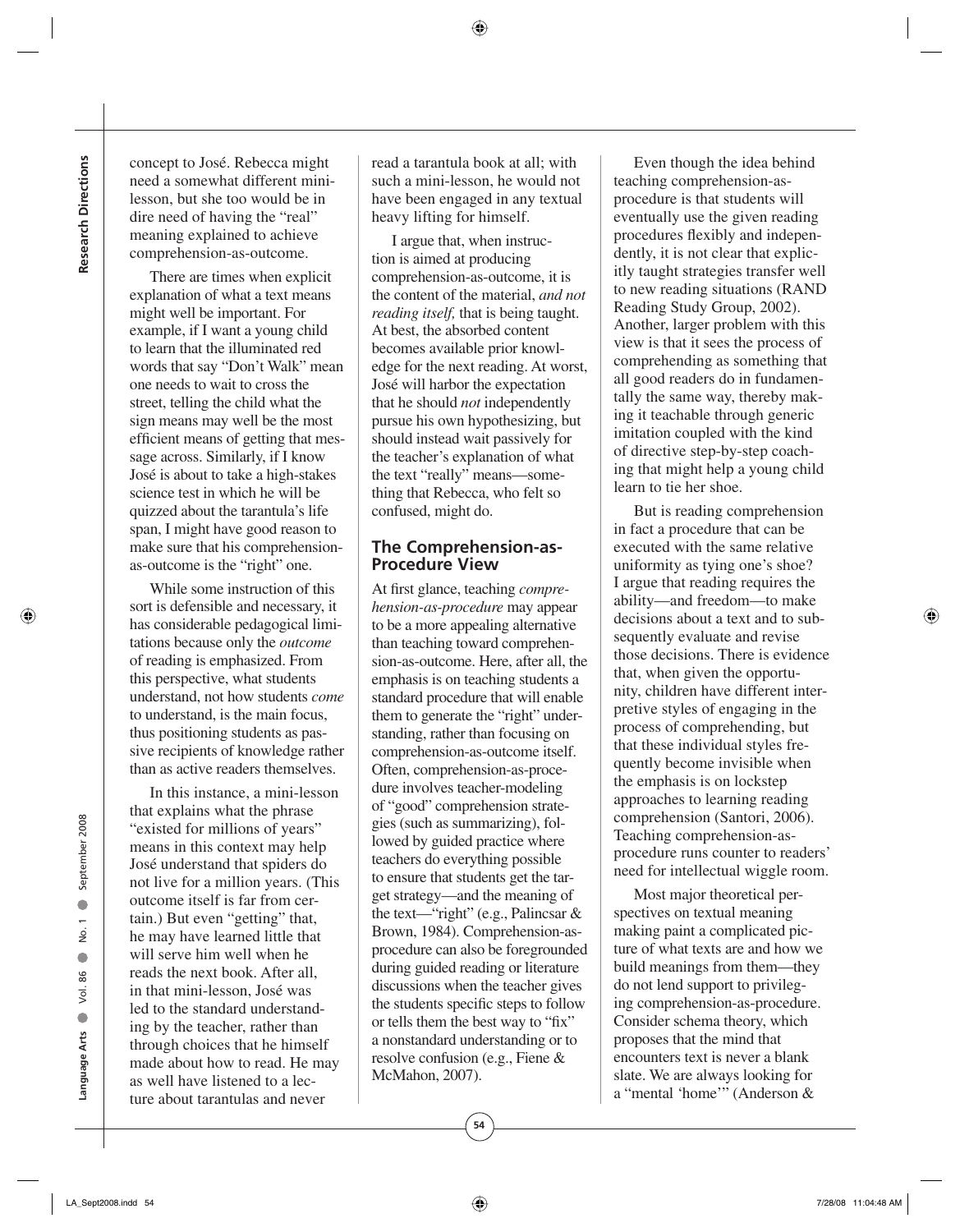**Research Directions**

**Research Directions** 

Pearson, 1984, p. 255) for textual ideas by reading them through, with, and against what we already know about the world (our existing schema). Thus, texts do not have uniform meanings across readers; because we do not draw upon the same prior experiences, it is inevitable that the connections that we generate as we read will look somewhat different even when we are reading nonfiction text, as José was. Put simply, I can never read just like you read (even if I admire how you read and think) because I am never starting from the same place in the mind. For this reason, comprehension-as-procedure—like comprehension-as- outcome—does not sit well with schema theory.

Teaching comprehension-asprocedure is arguably even less compatible with a sociocultural view of learning than is teaching comprehension as outcome. Socioculturally oriented educators note that, in addition to constructing meaning on the basis of prior experiences, readers work with texts to accomplish their own social purposes as well as to respond to the social purposes of others (Aukerman, 2007; Dyson, 1999). For example, José explained his understanding of *The Tarantula* (McGinty, 2002) not simply to express a meaning he found in the text, but also to present himself as a certain kind of person (one knowledgeable about spiders and scientists), to respond to things he had heard others say, and to secure responses from others.

We are social actors whenever we read. Even when we read alone, our meaning making is responsive to the ideas that others have brought to the table, or may bring to the table in the future. And, because readers' purposes

depend on social context, the decisions they make about what texts mean depend on context as well. Teaching students that comprehension is a procedure that can be learned by imitation and can be practiced by applying a fixed set of strategies minimizes this context-dependent social responsiveness that is at the heart of textual meaning making.

To think of the practical pedagogical implications of a view that makes comprehension-asprocedure central, consider the message we communicate to a student like José when we say, "You didn't comprehend. Here's how you should do it so that you can." At best, we fail to acknowledge the purposeful social and intellectual work he is already doing, and the context of meaning making as understood from *his* perspective. This is already a bit of a deficit view. At worst, we communicate that this purposeful work is the *wrong* thing to be doing when he encounters a text, a profoundly disrespectful view that is likely to confound young readers trying to figure out what they should be doing when they read. In this scenario, José is taught, implicitly, that comprehension is something done by rote imitation—by doing it like others are doing it—rather than by working from his own existing understandings and purposes (which he was already doing quite successfully).

#### **The Comprehension-as-Sense-Making View**

I argue that we would do well to look at comprehension as *textual hypothesizing for social purposes.*  What I mean by hypothesizing, specifically, is *decision making about possible textual meaning(s),* something that we all do as we read in order to accomplish particular social purposes. It is important to note that, while these social purposes are frequently *interpersonal* ones that involve others directly, they can also be *intrapersonal* ones—ones that play out within the self but are inevitably shaped by relationships with others (as, for example, when we read alone).

This perspective, which I have termed *comprehension-assense-making,* does *not* depend on whether the reader reaches a particular "right" understanding of the text at hand: José's scientifically incorrect understanding, paradoxically, represents successful comprehension-as-sense making because he engaged in textual decision making in order to reach it. Rumelhart (1981), one of the early architects of schema theory, might describe José's reading as a case where "the reader will 'understand' the text, but will misunderstand the author" (p. 22). In other words, the process José undertook was fully comprehension work, even if the product did not represent a standard understanding.

Even Rebecca, who struggled with the sensation of not understanding, may have been engaged in some textual hypothesizing if only to be able to reject possible alternatives for what the text could mean. But she was ultimately stymied in her decision making. Being stymied in our thinking about text probably happens at some point to just about everyone, and being stymied does not necessarily mean we stop trying to figure out the text ourselves. But if Rebecca's main solution to being stymied is to ask the teacher to do the decision making about textual meaning *for* her (e.g., "Ms. Jones, can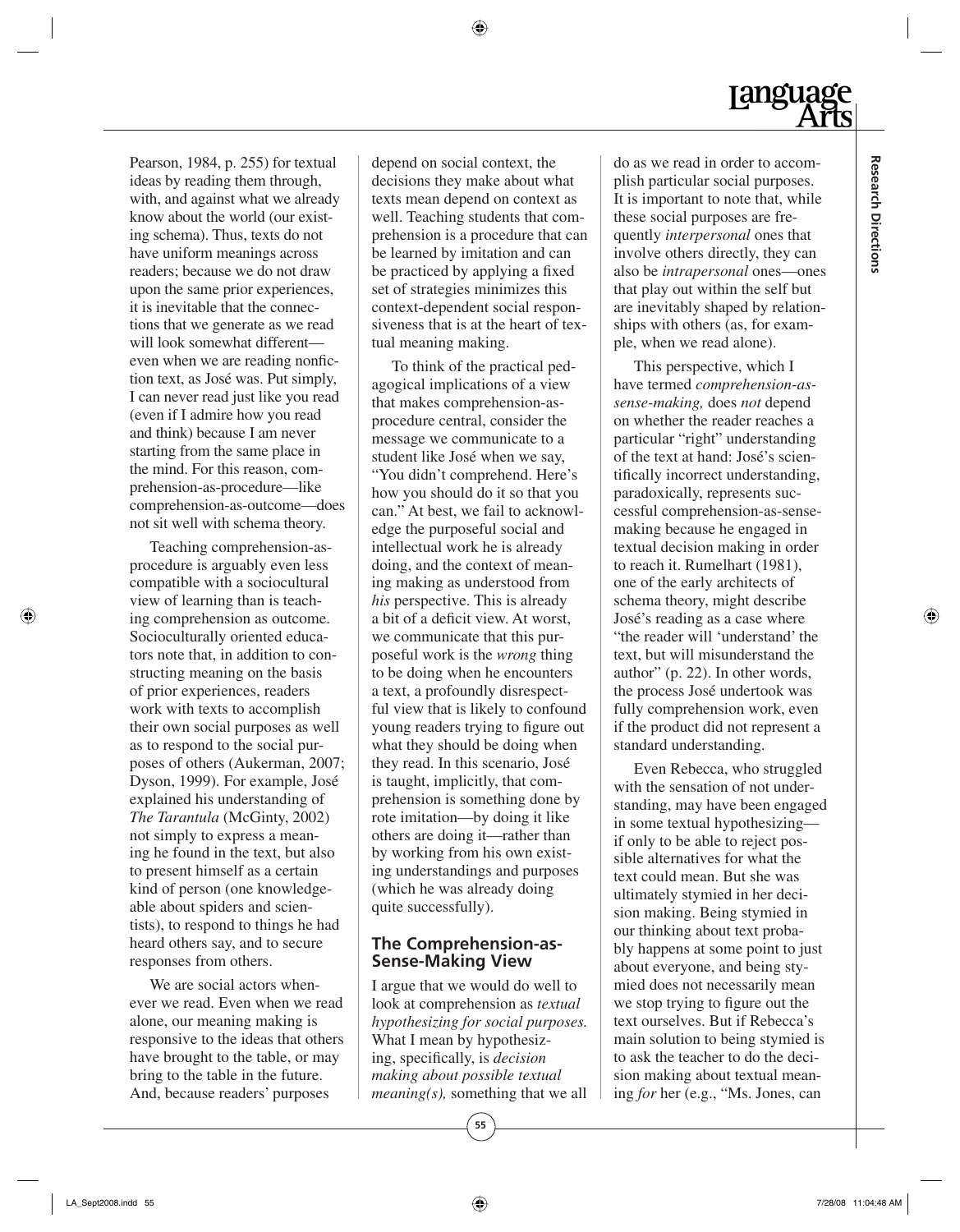**Research Directions Research Directions**

you explain this? I don't get it!"), she may be doing far less textual hypothesizing herself. Arguably, then, a student such as José, who actively comes up with a possible (but "wrong") meaning for a text, is more deeply engaged in comprehension-as-sense-making than a student who passively waits for the "right" explanation to be given and accepts it just because the teacher said so.

But, of course, José still got it wrong when he thought a spider could live for a million years, and this raises an important question: Do we really want a pedagogy that simply lets a kid think the text means whatever s/he thinks it might mean, unquestioned? Not at all. We live in a world in which some meanings get recognized as "right" and others as "wrong," and students do need to learn about this. Comprehension is not only sense making—it is socially purposeful sense making. If José wants to convince those around him to agree with him, some understandings of the text (and some ways of presenting textual evidence related to those understandings) are more likely to meet his goals.

For this reason, educators cannot afford to pay attention to only the textual hypothesizing itself; we must also attend to social purposes that come into play as possible meanings are constructed. I propose that every textual hypothesis is bound up in social purposes. Yet, in conversations about reading comprehension, one seldom hears about them. Too often, social purposes are either ignored completely or seen as something that plays out on a separate, parallel track.

But if we accept that comprehension-as-sense-making is always shaped by social purposes, several things are worth bearing in mind. First, while comprehension is *not* learned primarily by imitation, it is learned from (and with) others. For example, we are studying each other's purposes, and ways of meeting those purposes, around reading and discussing text; we are figuring out how to respond to the social purposes that others bring to the table; we are deciding which of our understandings accomplish which kinds of social purposes. If we want to impress someone, to persuade others, and so forth, some ways of textual hypothesizing will serve us better than others, depending on the circumstances.

Teaching comprehensionas-sense-making does not mean valorizing every textual hypothesis without question. Rather, it involves offering opportunities for reading in which developing readers not only engage in textual hypothesizing, but also can make discoveries about the relationship between ways of textual hypothesizing and the accomplishment of social purposes. This brings up a further question: if we want students to participate in textual discussions that stimulate such discoveries, how might we want to reconceptualize the teacher's role in classroom dialogue?

#### **How Evaluation Can Inhibit Comprehensionas-Sense-Making**

Currently, the most common form of dialogue between teachers and students involves the teacher *initiating* with a question, the student(s) *responding* with an answer, and the teacher then *evaluating* that response as right or wrong (Mehan, 1982). These sequences, known as I-R-E exchanges, look something like this:

**Teacher:** *The book says that tarantulas are part of what family?*

**Student:** *The Hairy Mygalomorphs.*

#### **Teacher:** *Right! The Hairy Mygalomorphs.*

These kinds of questions can work well for documenting whether students have arrived at the "correct" comprehension-asoutcome, but are not as helpful for facilitating comprehension-assense-making. To understand why not, consider how the teacher's question is different from one that happens in ordinary talk:

**Tourist:** *Do black widow spiders live around here?*

**Texan:** *Well, you do have to watch out. I killed two in my garage last year with my bare hands.*

**Tourist:** *You did? Wow! I'd better keep an eye out then. What do they look like?*

In the tarantula exchange, the teacher already knew the answer that she wanted. Although the student did need to make a preliminary decision about the text's meaning within the tight parameters set by the teacher, the decision that actually counted had already been made—by the teacher. The student's textual hypothesizing was part of a largely predetermined script in which the teacher's textual decision making and limited range of social purposes dominated. In addition, when a student participates in such an exchange, classmates rarely get to think for themselves about whether they agree with the student's idea; only the teacher's evaluation matters.

In the black widow example, though, the tourist posing the question genuinely wanted to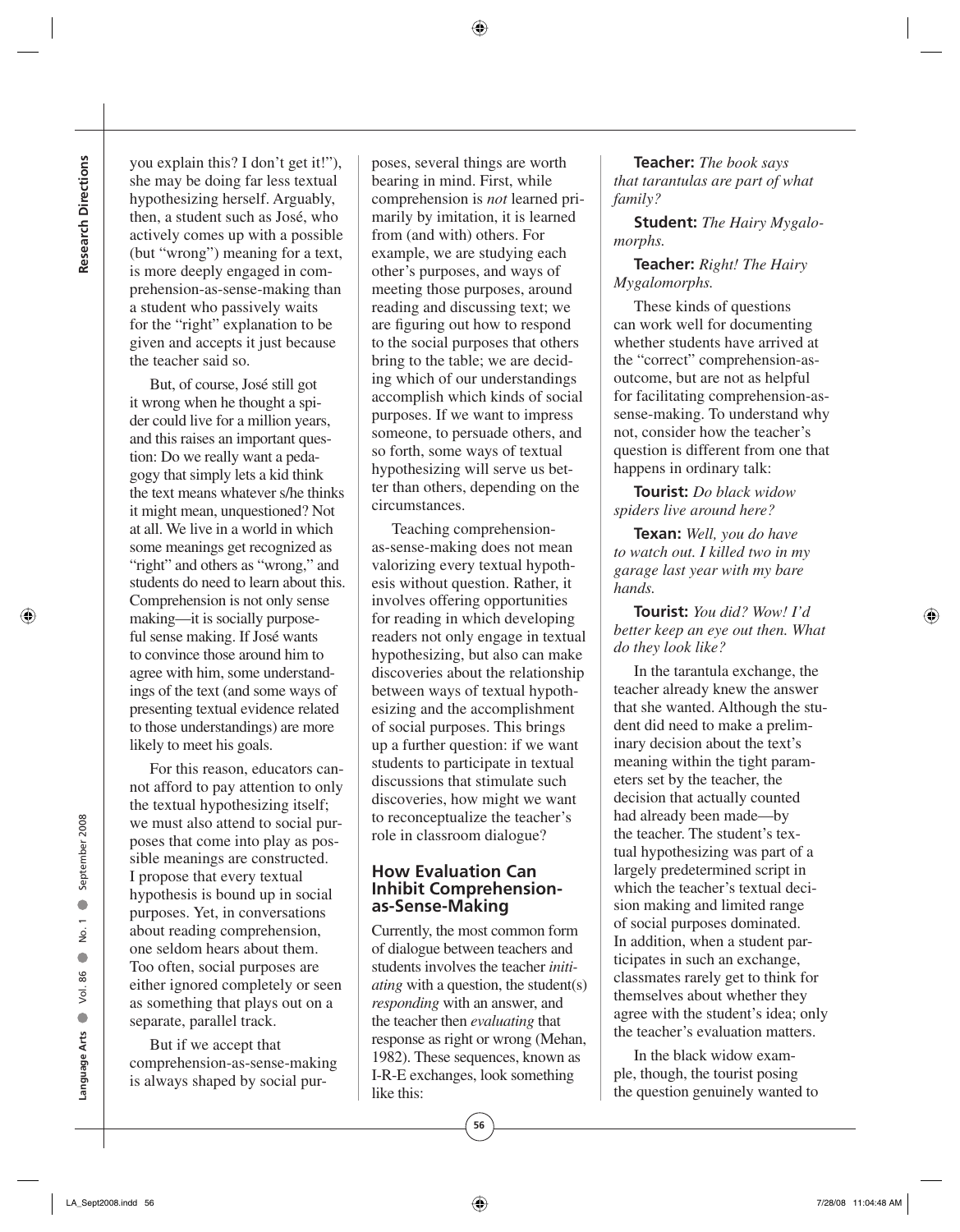know the answer, and the information shared by the Texan was new information that shaped what the tourist did next. (One could only imagine the Texan's puzzlement and irritation if the tourist had responded, "Right! Black widows do live in this area! Very good!")

What the Texan said helped establish her as a particular kind of person (one who kills venomous spiders with her bare hands!). It was uttered in response to someone else's authentic purposes for asking a question and shaped the subsequent purposes of that other person (the sudden need to be able to identify black widows). Providing a response to the tourist's question had varied potential consequences that the Texan had to consider as she formulated that response: the decision making about what to say mattered socially.

I argue that *textual* decision making should matter socially, too—ideally in ways that extend far beyond whether or not the teacher approves of an answer. If we want students to make reasoned decisions about textual meaning, ones that are attentive to their own purposes and to the purposes of others, then they need opportunities to have their hypothesizing matter. We need to work toward conversations where students see themselves and their peers as contributors of new ideas that shape the subsequent course of discussion—and each other's views about the text's meaning.

### **Teaching toward Comprehension-as-Sense-Making**

I propose that one of the most important things a teacher can do to cultivate comprehensionas-sense-making is to adopt a

respectful, curious stance toward students' textual hypothesizing and their social purposes. I think of it like this: the teacher's genuine need to understand how students are constructing *their* meanings from text reflects a social purpose. As students observe the teacher's need to know, the textual work they do will often respond directly to that—that is, the teacher's curiosity may foster social purposes among students for sharing textual ideas that they would not share otherwise.

In this section, I will briefly explain several ways I have seen teachers act upon their curiosity about student thinking during conversations about text. Such teaching may facilitate comprehension-as-sense-making, though these ways are *not* to be taken as a formula—teaching comprehension-as-sense-making cannot be reduced to a procedure. I have called the orientation toward teaching I describe here *shared evaluation pedagogy* (Aukerman, 2006), or SHEP, because it is not simply the teacher who decides what a text means and evaluates claims made about the text: the students work together with each other and with the teacher to share in that deciding and evaluating. These are six acts of teaching that characterize SHEP:

1. *Follow student ideas.* If students' social purposes for sharing hypotheses are to matter, the flow of the conversation must be meaningfully contingent on the things *students* say rather than aimed at a teacher's highly specific predetermined agenda. SHEP involves asking students to elaborate on their thinking, what Nystrand (1997) calls uptake. It may

also involve returning to ideas previously raised by students later in the discussion. However it takes place, neither the teacher nor the students will know in advance the shape the conversation will take.

- 2. *Make textual decision making visible.* The teacher asks students to explain how they arrived at their thinking how textual evidence and their understandings about the world give them reason to decide what they think the text means.
- 3. *Highlight puzzlement, ambiguity, and differences of opinion.* The teacher points out places where the text might appear ambiguous, and may adopt a stance of puzzlement about the text's meaning. The teacher may draw students' attention to differences of opinion about textual meaning that exist in the group, or to different understandings that others outside their peer circle might have reached about the same text.
- 4. *Open up spaces.* The teacher opens up spaces for students to share their thinking by inviting students into the conversation, particularly the quieter ones. The teacher may also ask students to respond to an idea that has been voiced by a peer.
- 5. *Hold back.* SHEP is characterized by stretches of talk where the teacher is nearly silent while the students talk with each other; when the teacher does speak, s/he often does so to draw attention to (or seek clarification about) ideas already raised by students. The teacher does not consistently respond after each student turn, and instead waits to see how students respond to each other.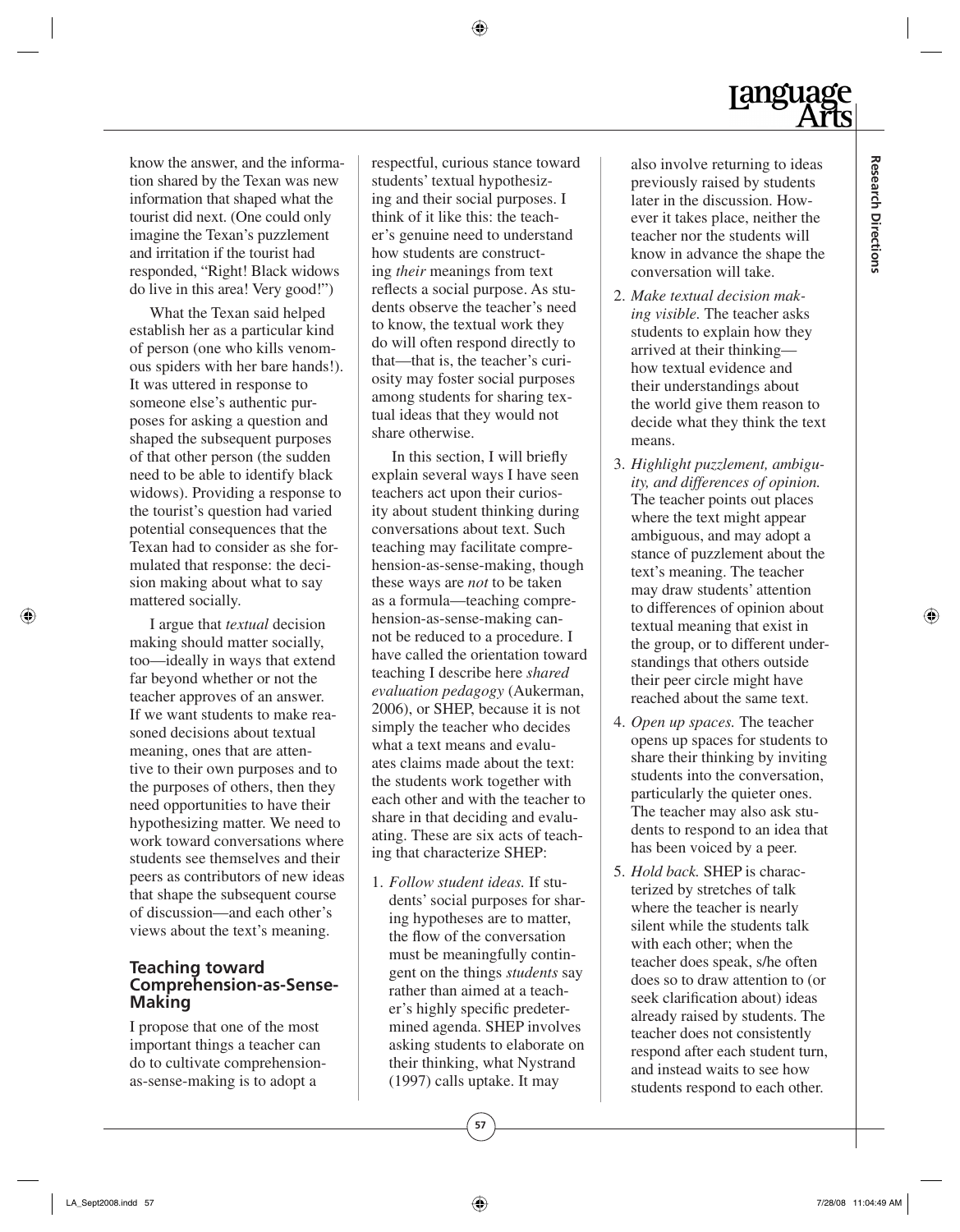6. *Share evaluation.* The teacher resists evaluating a student's textual hypothesis as right or wrong—even when a student expresses a nonstandard understanding. Instead, the teacher abdicates the exclusive authority to decide what the text means; students are encouraged to elaborate, contest, and extend their peers' ideas.

# **Enacting Shared Evaluation Pedagogy**

To provide an example of what SHEP can look like, I turn back to José and his group's discussion of *The Tarantula* (McGinty, 2002). Once a week, Ms. Haven facilitated this nonfiction literature discussion group; it included three fourth-grade boys, all of whom had been designated as "low readers" by their regular classroom teacher (not Ms. Haven). José and Jorge were Latino; Ned was European American, as was Ms. Haven.

When José voiced his hypothesis about spiders living for millions of years, many teachers would have stepped right in to correct him. Ms. Haven *held back,* watching carefully to see if other students would verbally take issue with José's idea. None did for awhile. A few minutes further into the discussion, Ms. Haven returned to José's hypothesis and *highlighted textual ambiguity.* Although she herself held a standard understanding of the text, she did not explain that meaning. Instead, she noted two alternatives for what the text might mean and posed a question. Here is an excerpt from that transcript:

**Teacher:** *That's what I'm really confused about by this line, and I need you guys' help. This one: "They have existed."* 

*To me, I think there's two ways to think about that and I'm not sure which one they mean. When it says—if you follow with your eyes—"They have existed for millions of years, yet have changed very little," does that mean that the same exact spider has been alive for a million years, or does that mean that this type of spider has existed for that long? Like, not one spider, but it had babies and generations and generations. Which one is it?*

**Jorge:** *The second one.*

**Teacher:** *How do you know?*

**Jorge:** *It said, like, they live for a million years. So, like you said, the generations have been going on and on, so they live for millions of years. I think the second one is better.*

**Teacher:** *So, it's not the same spider that lives for a million years? I don't know.*

When Ms. Haven highlighted the ambiguity in wording and asked what it meant, this still could easily have been the beginning of an I-R-E exchange, where she solicited an answer she found acceptable, evaluated it, and then moved on. But her response to Jorge's answer ("How do you know?") did not function *in this case* to evaluate his response as correct. (It was, I believe, an attempt to *make his decision making visible.*) Her expressed uncertainty, both in her initial question and in her repetition of the question after Jorge's explanation, kept the students' decision making about textual meaning central: she was *sharing evaluation* with the students.

Because she did not endorse Jorge's response, the students could not count on Ms. Haven to resolve the ambiguity for them. Working through the textual

ambiguity—to explain it to Ms. Haven, to explain it to each other, to explain it to themselves emerged as a purpose for thinking about what the text was saying by "existed for millions of years." After the second time Ms. Haven asked the question, José offered a response indicating that he was beginning to explore an alternative to his initial hypothesis, but was hedging his bets:

*"I think it's kind of both, because the kind of spider can live for a million years and make, produce, produce other spiders so they can live for a long time."*

And when Ms. Haven followed up on this comment from José by asking, pointblank, if spiders could live for a million years, both José and Ned indicated allegiance to José's initial "incorrect" hypothesis rather than to Jorge's "correct" one:

**Ned:** *Yes.*

**José:** *I think so, yes.*

**Ned:** *They can.*

From the perspective of comprehension-as-outcome, this exchange would seem to call for finding an immediate way to correct the flawed understanding; some teachers might even call it a teachable moment. And yet, after a few more ideas were raised, Ms. Haven simply asked Ned to continue reading. The nonstandard understanding was left uncorrected; this would constitute questionable teaching, from a strictly comprehension-as outcome perspective.

Seen from the perspective of teaching toward comprehensionas-sense-making, however, this move was quite sensible. José and Ned appeared satisfied with their understandings of the text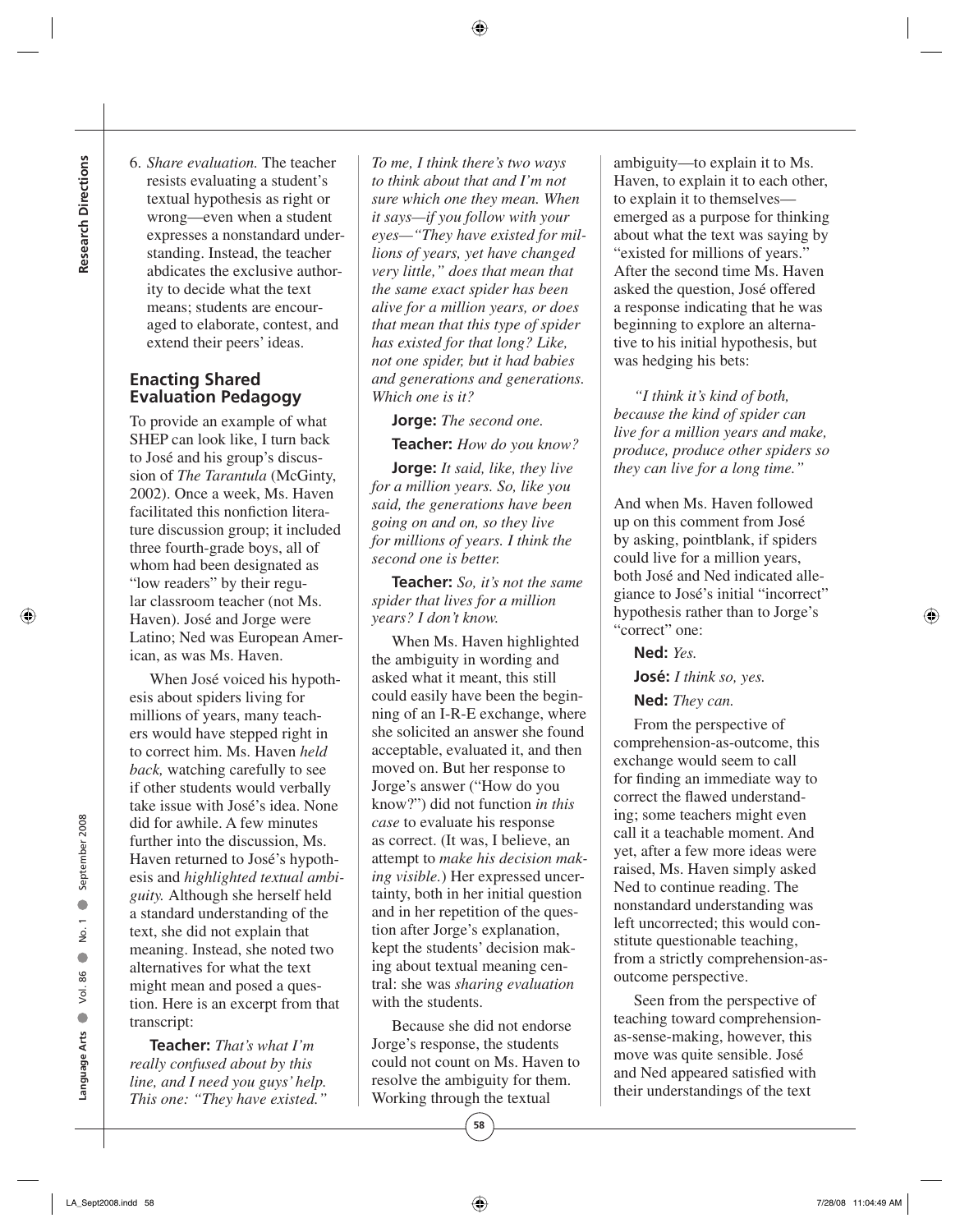(as was Jorge, though of course his view was different)—they did not, at the moment, have a purpose for making a different decision about textual meaning. And, since the words could be interpreted either way, there was no reading work that José and Ned could actively undertake at that moment with that text, collaboratively or individually, that would be likely to cause them to change their hypothesis. Of course, the teacher could have told them, explained why Jorge's reading was "right"—but then she would be doing the reading work, the comprehension-as-sensemaking, not them. So she left it alone, with the disagreement unresolved.

The students went on to read and discuss other parts of the text; among other things, this included a longer exchange in which, after initially hypothesizing that silk glands were where the spider "gets its food" (Ned), the students eventually used textual evidence to decide that "maybe instead of storing food, they store their, like, silk" in the silk glands (Ned). The issue of how long tarantulas live did not reappear until about 20 minutes later, shortly before the end of the session.

Because there was little time left, Ms. Haven gave the boys the option of silently reading one of several pages they had not yet read; each boy chose to read the same page, which described the tarantula's mating practices. After they had done so, the teacher began *opening spaces* with an open-ended question:

**Teacher:** *Think about what you want to tell me. So, who wants to say something about what this page means? I didn't get a chance to read it.*

**Ned:** *Ooh, ooh, I learned that tarantulas do not live a thousand years 'cause I read, "Did you know?"*

Ned went on to read aloud the "Did you know?" sidebar that said, "*In the United States, male tarantulas almost always begin their search for female tarantulas in the fall. The male tarantulas usually die after mating*" (McGinty, 2002, p. 16).

**Teacher:** *So this was evidence that what?*

**Ned:** *The tarantulas can't live for a thousand years.*

**Teacher:** *Good way to use the clues from the book to solve your mystery. Yes, José.*

**José:** *I know why it dies, 'cause it just said. I was reading and it said the female is almost blind. So it doesn't know, so it, so it defends herself and it kills the male.*

A full 20 minutes after the uncertainty was left on the table, the boys were still engaged in a process of textual decision making about it. Not only that—Ned was actively searching the text for evidence that would confirm or disconfirm his early hypothesis. Even though the text did not directly talk about life span of spiders, he used the available information about the male tarantulas dying to extrapolate that they were unlikely to live for a very long time. Both he and José now understood that tarantulas (at least the males!) did not live a million years. Just as important, they were able to use the textual evidence to present themselves socially as certain kinds of people—knowledgeable ones ("I know why it dies") and textually thorough ("'cause I read 'Did you know?'"). They had tested and

revised their understandings for purposes that mattered to them.

**Jangua** 

#### **But What if Students Don't Change Their Minds?**

José and Ned changed their nonstandard understandings to ones that were more standard, in light of textual evidence. This is a happy ending, in the sense that comprehension-as-sense-making took place and comprehensionas-outcome was the fortunate result. Shared evaluation pedagogy, then, can result in students deciding on more standard understandings for themselves (cf. Aukerman, 2007).

But, of course, it is not always the case that students solve their "mysteries"—or that their solutions at the end of a given discussion reflect standard understandings. What if José and Ned had left the classroom that day still believing that a single spider can live for a million years? I argue that this would not negate the purposeful textual hypothesizing the students did during this lesson as they used the text to respond to each other's understandings, to explain their own reasoning, to consider multiple possibilities, and to present themselves as certain kinds of people. Comprehension-as-sense-making would still have taken place, even if students had never reached a standard understanding.

I do not mean to suggest that there is no time or place for explicit explanation. Sometimes communicating content will be more important than fostering comprehension-as-sense making. And, in conversations where comprehension-as-sensemaking is the norm, a teacher may well be able to explain some